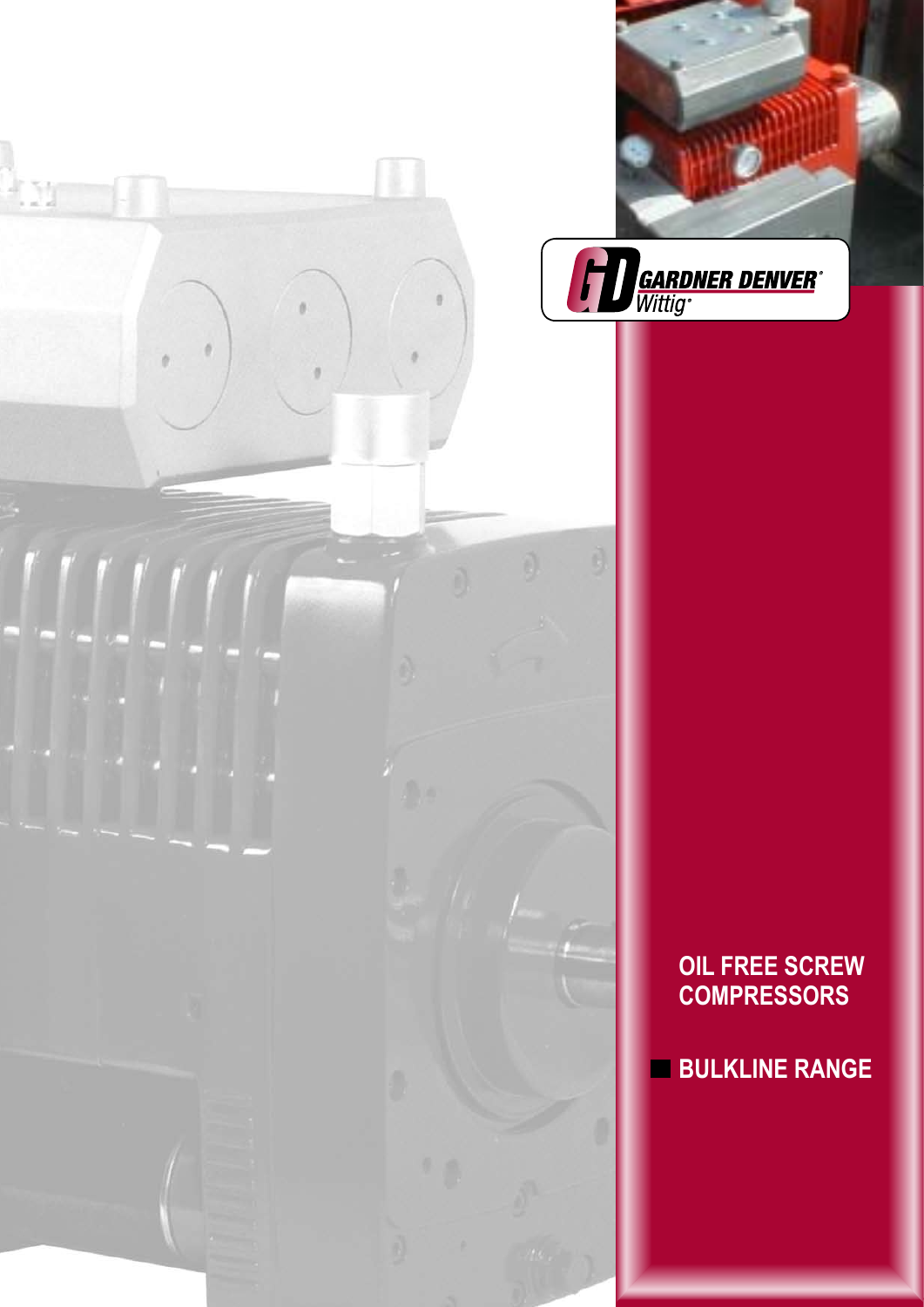#### **The Screw compressor**

### **The Principle**

Due to its pulsation free operating characteristic, a screw compressor is usually the best solution where impact sensitive material is being handled.

The screw compressor principle is well proven and involves two meshing and non-contacting helical screws. Low wear rates, as well as 100% oil free air, are the main advantage of this compressor type.

The compression chamber of a screw compressor does not require oil or grease for lubrication. All lubricated components, such as bearings, are outboard and are easily accessed.

Precision machining of the rotor profile is critical to reliable operation of this compressor type. Even the smallest defect can affect the balance of the machine and cause extensive wear, or even total failure. For this reason, Gardner Denver is dedicated to perfection of manufacture and robust rotor bearing support.

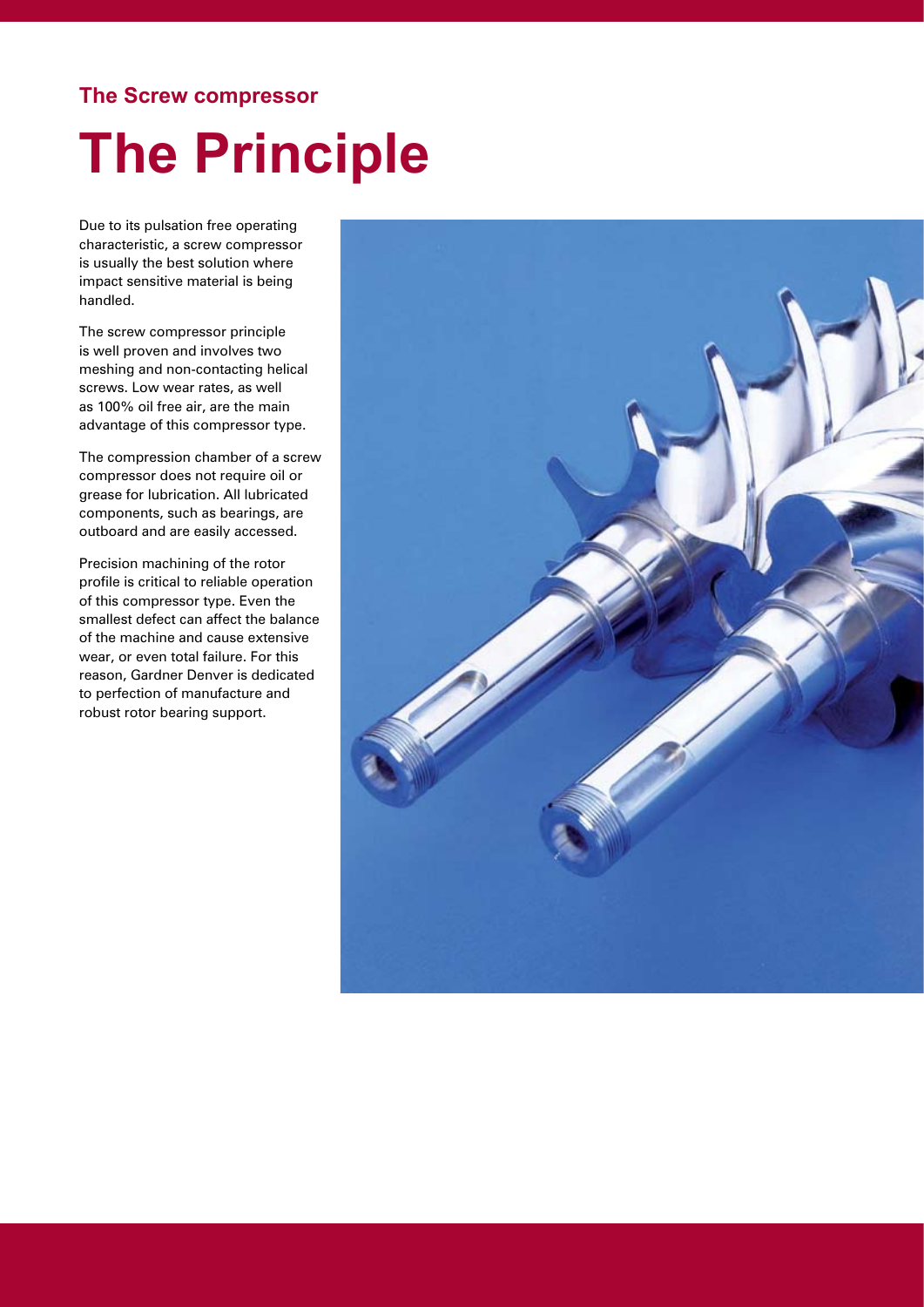### **The Advantage**

Another innovation is our focus on light-weight construction, without compromise in terms of strength. The compact design of the Bulkline screw compressor complements the design culture of today's trucks perfectly.

There are a variety of possible drive methods: V-belts, hydraulic motor, electric motor or diesel engine. The Bulkline is very adaptable.

Day to day, the weight saving provided can give the operator a substantial benefit in terms of increased payload revenue.

















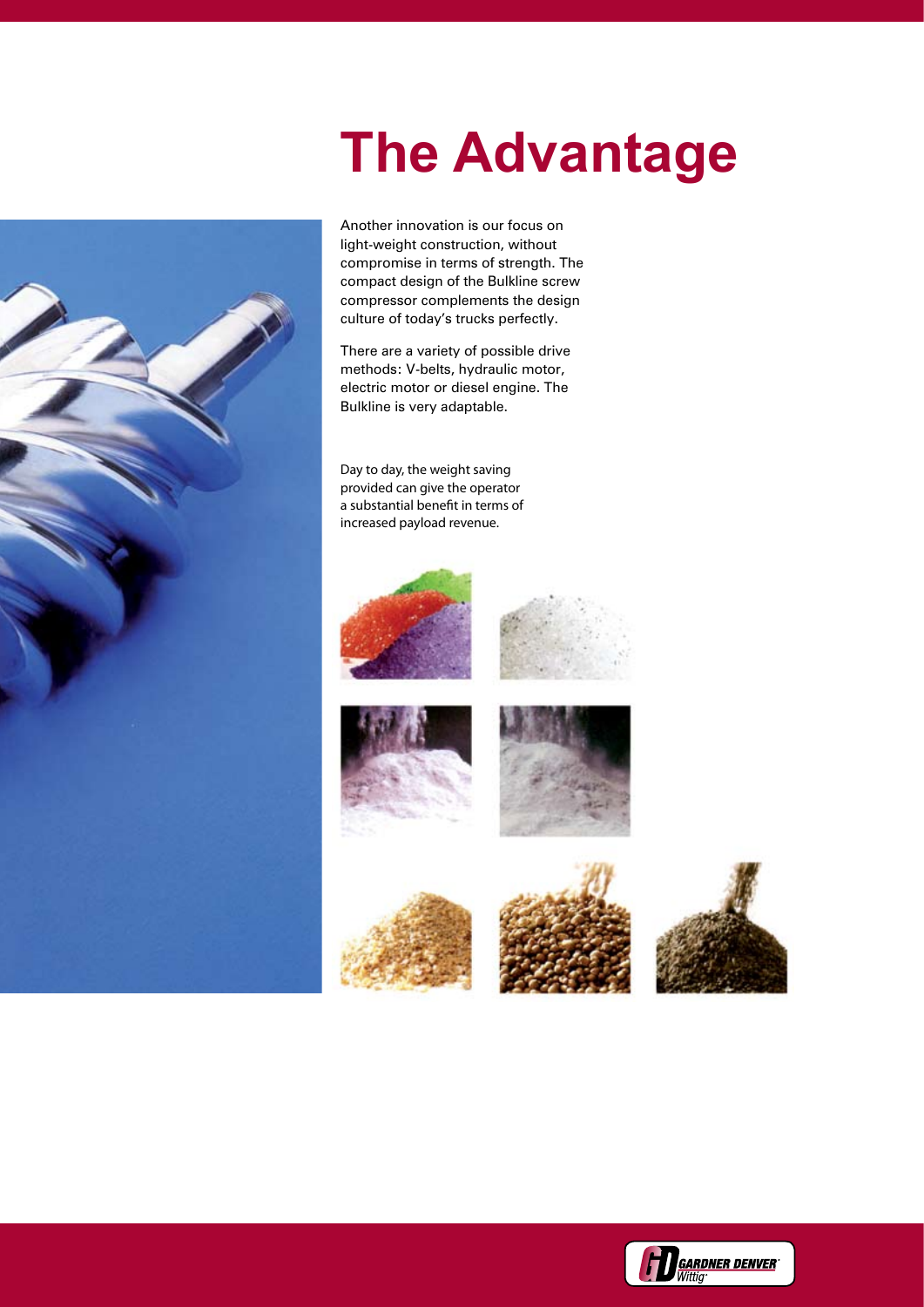## **Wittig Bulkline**



Optional flange to connect a cyclonic filter **Contract Contract Contract Contract Contract Contract Contract Contract Contract Contract Contract Contract Contract Contract Contract Contract Contract Contract Contract Contract Contract Contract Contrac** 

On the delivery side of the oil pump. No strainer on the intake side.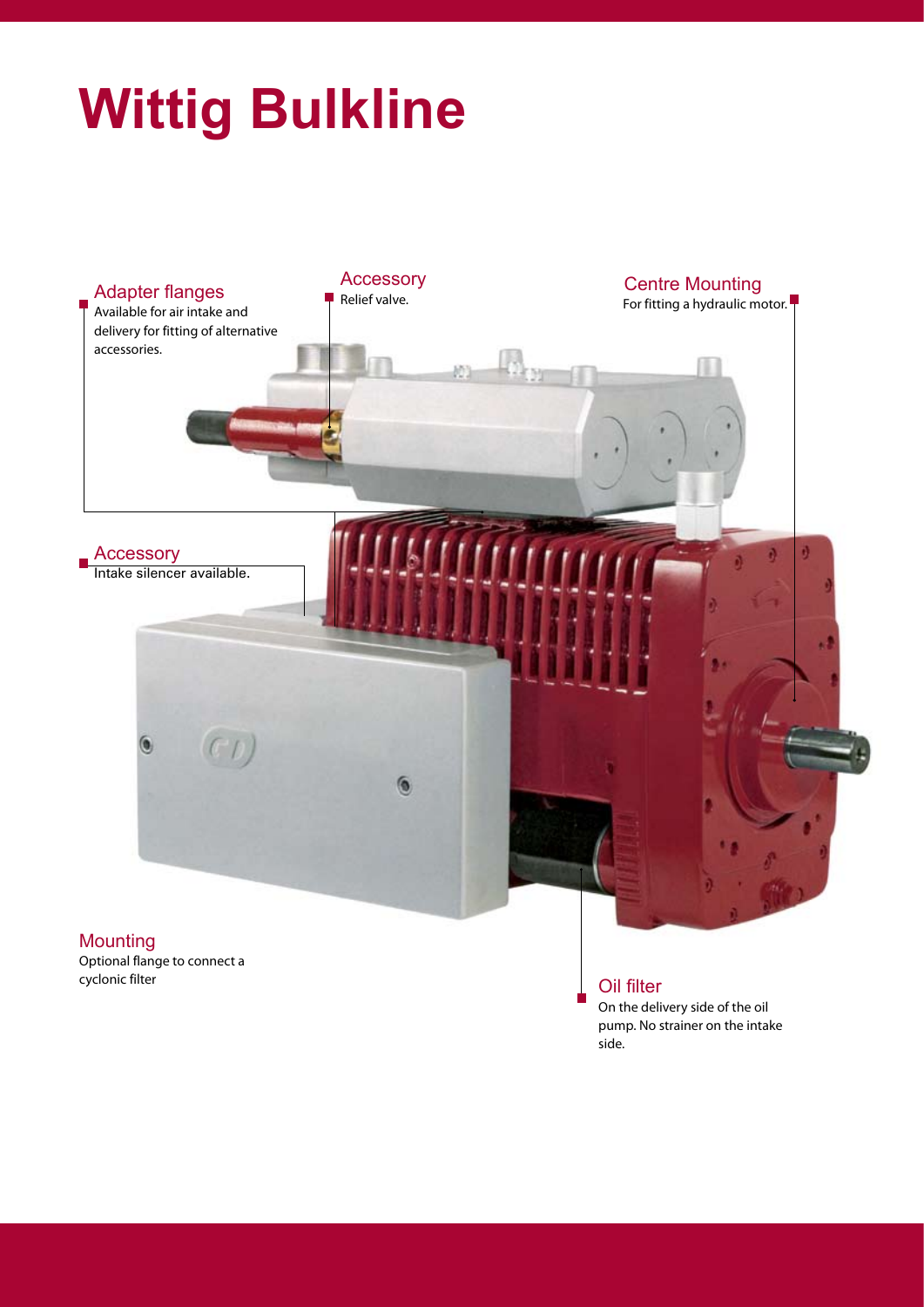#### Drive

Suitable for clockwise or anti-clockwise p.t.o. rotation. by using the available mounting orientations and ancillaries..



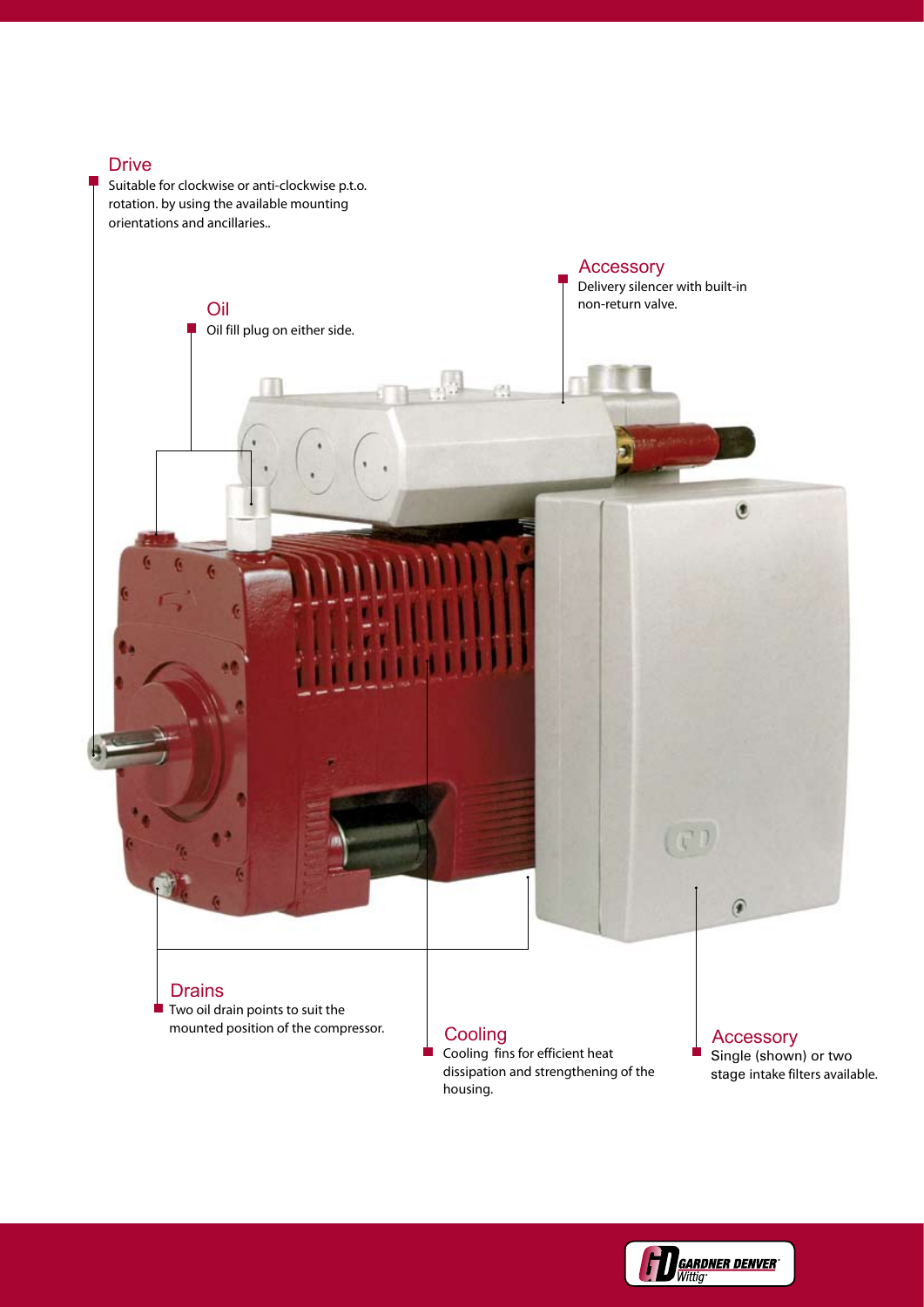# **Wittig Bulkline Light and Compact**











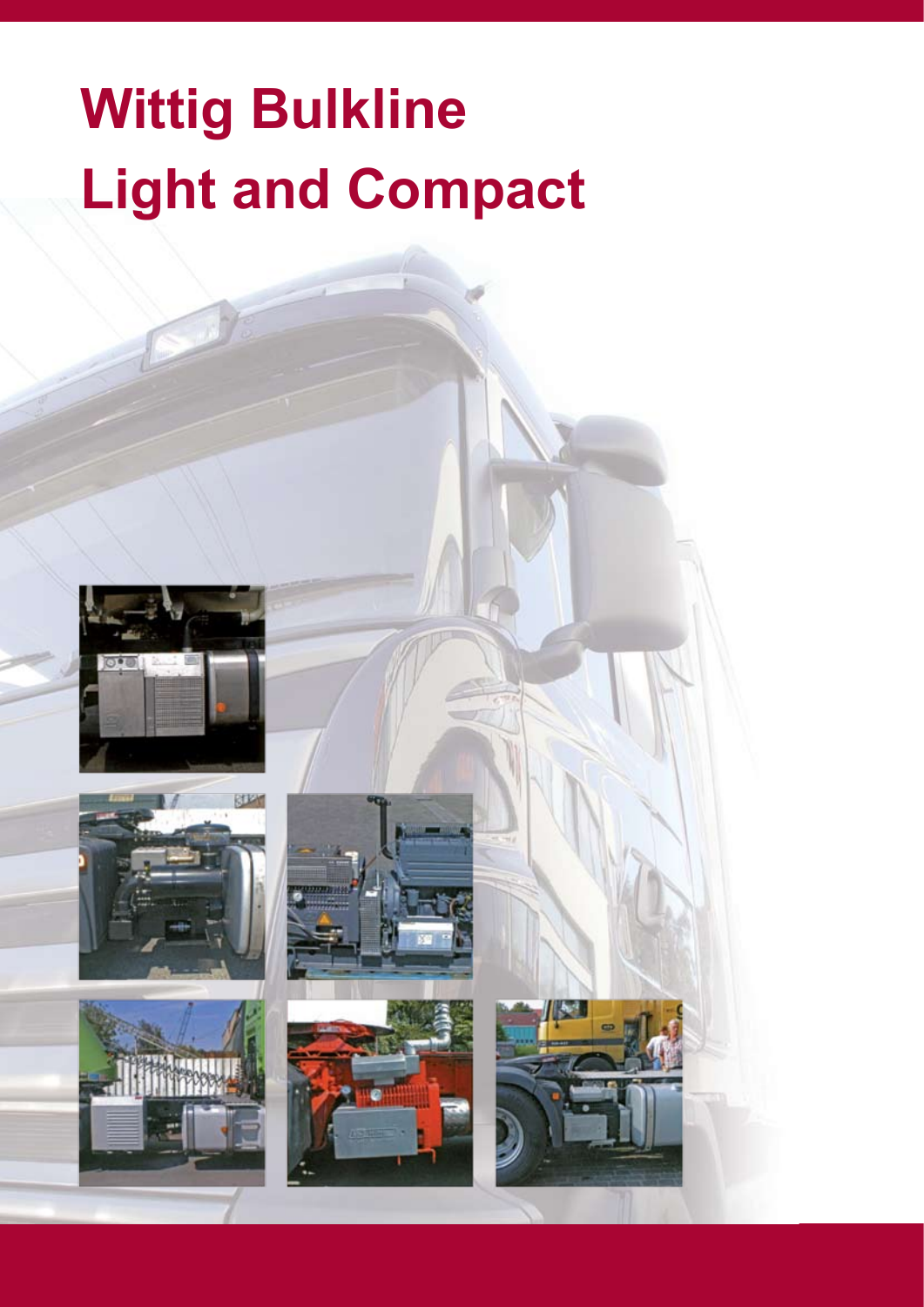### **Performance & Data**

The Gardner Denver Bulkline machines are screw compressors of the highest quality.

**Simple** - requiring little maintenance.

**Powerful** - across a wide speed range.

**Robust** - made from the best materials.

**Economical** - optimal operating cost profile.

| <b>Screw compressor Bulkline 650</b>    |         |      |      |      |
|-----------------------------------------|---------|------|------|------|
| Speed                                   | rpm     | 2400 | 3000 | 3600 |
| <b>Free Air Flow</b>                    | $m^3/h$ | 400  | 520  | 630  |
| Flow rate at 2 bar $(q)$                | $m^3/h$ | 365  | 464  | 580  |
| Intake temperature                      | °С      | 20   | 20   | 20   |
| Intake pressure (absolute)              | bar     | 1.0  | 1.0  | 1.0  |
| Max. operating pressure                 | bar(g)  | 2.5  | 2.5  | 2.5  |
| Power requirement at the shaft at 2 bar | kW      | 23.0 | 28.5 | 34.5 |
| Weight (bare machine)                   | kg      |      | 117  |      |

| <b>Screw compressor Bulkline 1000</b>   |              |      |      |      |  |  |
|-----------------------------------------|--------------|------|------|------|--|--|
| Speed                                   | rpm          | 2400 | 3000 | 3600 |  |  |
| Free air flow                           | $m^3/h$      | 640  | 825  | 1025 |  |  |
| Flow rate at 2 bar $(q)$                | $m^3/h$      | 565  | 740  | 945  |  |  |
| Intake temperature                      | $^{\circ}$ C | 20   | 20   | 20   |  |  |
| Intake pressure (absolute)              | bar          | 1.0  | 1.0  | 1.0  |  |  |
| Max. operating pressure                 | bar(g)       | 2.5  | 2.5  | 2.5  |  |  |
| Power requirement at the shaft at 2 bar | kW           | 32.5 | 45.5 | 54.0 |  |  |
| Weight (bare machine)                   | kg           |      | 127  |      |  |  |

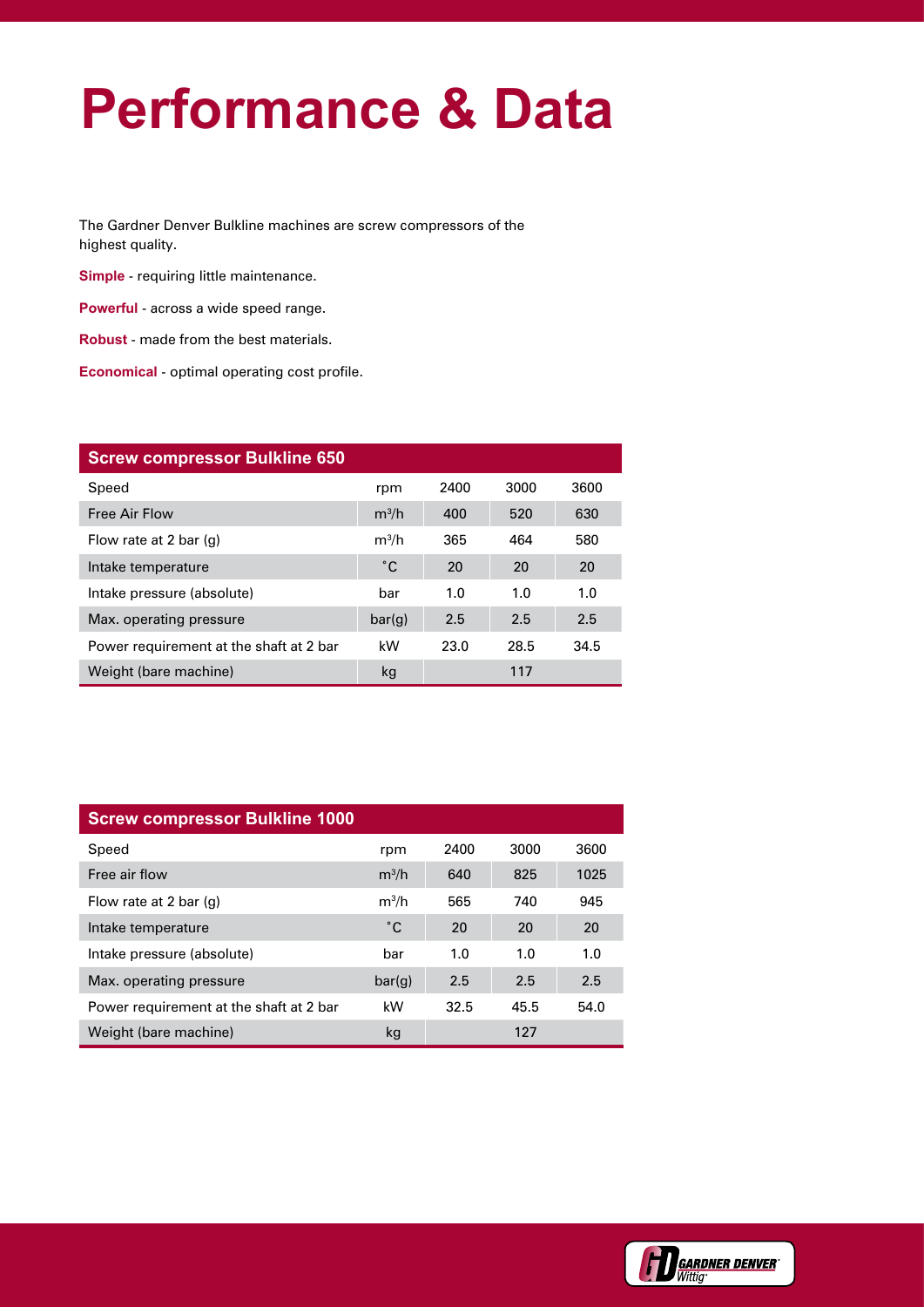### **Dimensions**

### **Bulkline 650, Bulkline 1000**





#### **Bulkline 650 Bulkline 1000**



All dimensions in mm

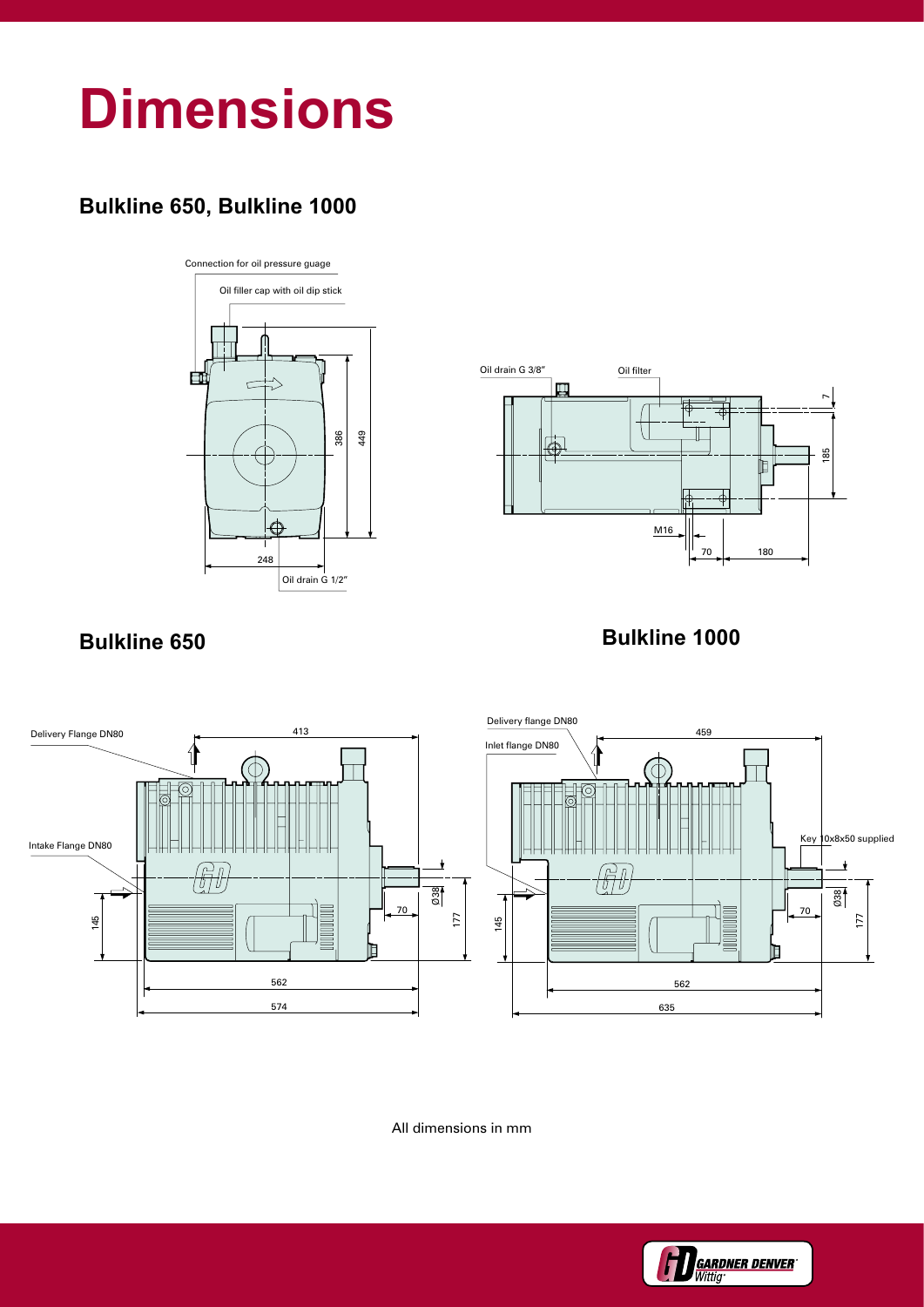### **Accessories**

#### **Bulkline 650 accessory options**



#### **Bulkline 650 and 1000 accessory options**



#### **Accessories**

- Discharge silencer
- Intake air filter (fixed as shown above or cyclonic filter and flexible hose)
- Mounting Bracket
- Aftercooler
- Relief Valve
- Manometer (included as standard)

#### **Applications**

- Installation on bulk tankers for discharge of flour, sugar, cereal grains, feedstuff, cement, gypsum, lime, sand, ash, clay ash, granular material, chemical substances and pellets
- Suitable for stationary installations

#### **Drive**

- By the truck engine via p.t.o.
- By V-belt The V-belt pulley is mounted on the free shaft end.
- By hydraulic motor
- By diesel engine or electric motor

#### **Cooling**

■ By cooling fins

#### **Lubrication**

■ All bearing parts are supplied with oil via an integral oil pump

#### **Mounting**

■ Different mounting brackets are available for clockwise or anti-clockwise p.t.o. rotation